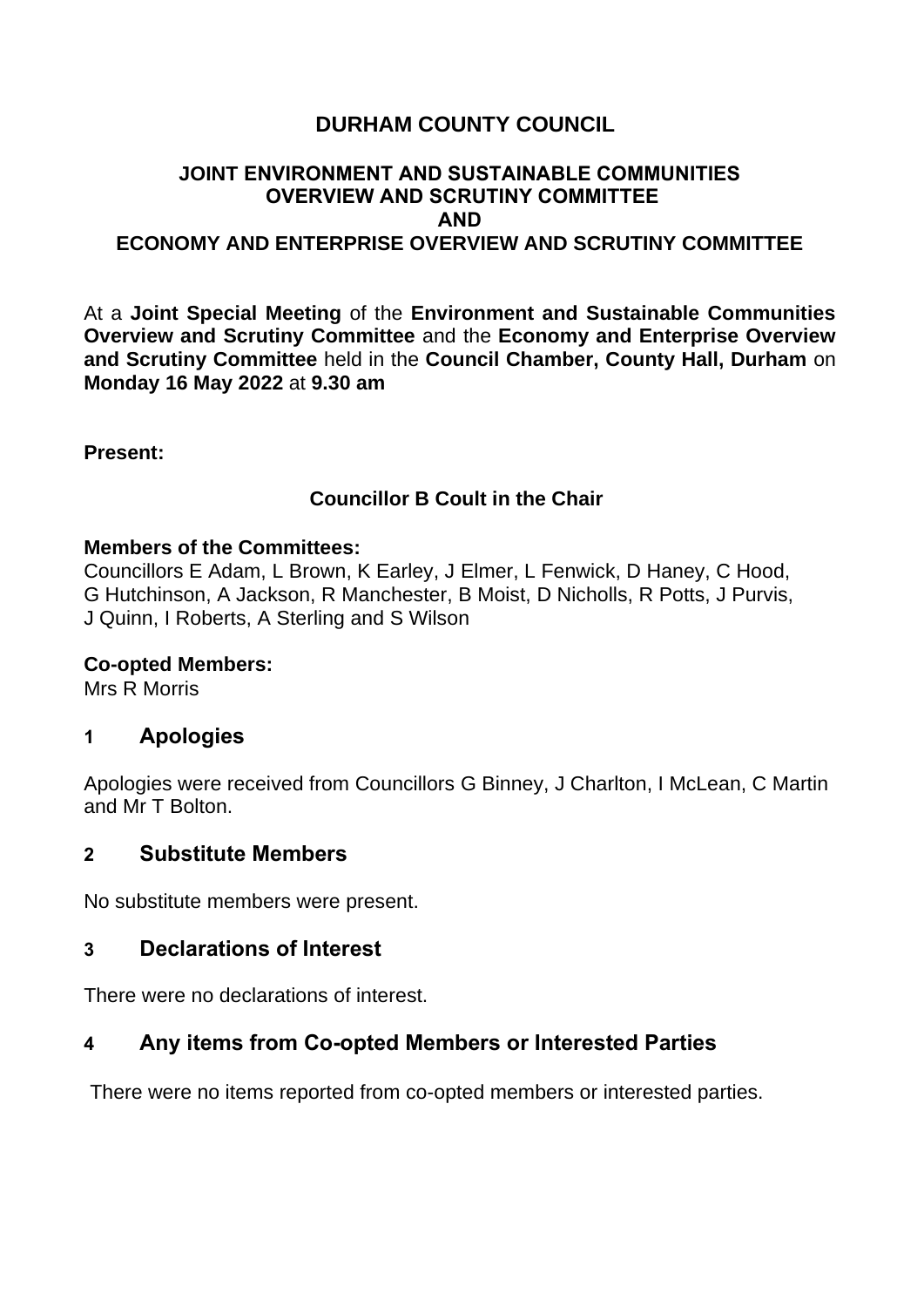## **5 Transport Policy and Activity in County Durham and the wider region**

The Committee considered a report and presentation of the Corporate Director of Regeneration, Economy and Growth which provided an update on transport policy and activity in County Durham and the wider region (for copy of report and presentation see file of minutes).

Dave Wafer, Head of Transport and Contact Services, introduced the presentation, informing the Committee that local transport issues are largely driven by national policy. At the centre of activity is the Regional Transport Plan which recognises that transport is fundamental to the economy and aims to connect all the individual policy drivers into a single, connectivity strategy.

In terms of active travel, the Head of Transport explained that Durham's Strategic Walking and Cycling Delivery Plan strives to embed cycling and walking as an integral part of Durham's culture and he outlined various projects taking place to promote active travel.

The Head of Transport explained that the National Bus Strategy, 'Bus Back Better' brought forward a number of requirements as to how local transport authorities and bus operators must engage, in order to access future funding. This led to Durham joining Nexus and Northumberland public transport authorities to form an enhanced partnership and the region had been awarded £163 million of funding, subject to implementation of the enhanced partnership. In terms of transport infrastructure, the service continues to ensure transport infrastructure is fit for purpose in order to achieve the long term ambitions, through the delivery of over £70 million of transport projects including Jade Enterprise Zone and Durham Bus Station.

The Head of Transport concluded his presentation by highlighting recent achievements including the successful round 1 levelling-up fund bid, considered a national exemplar and the three 'Restoring Your Railway' bids at Ferryhill, Consett and Bishop Auckland.

Councillor Elmer commented on the Department for Transport's prediction for an increase in car use, however, more recent evidence suggests car use has levelled off. He added that it would be useful to have a single, integrated network plan encompassing roads, cycle ways and bus routes, in order to plan the transition, as opposed to merely reacting to demands when they occur. The Head of Transport highlighted that the service aims to be proactive in its approach.

Councillor Wilson referred to bus services and observed that a divide exists within the county, with the north of the county being served by Go North East and the south of the county being served by Arriva.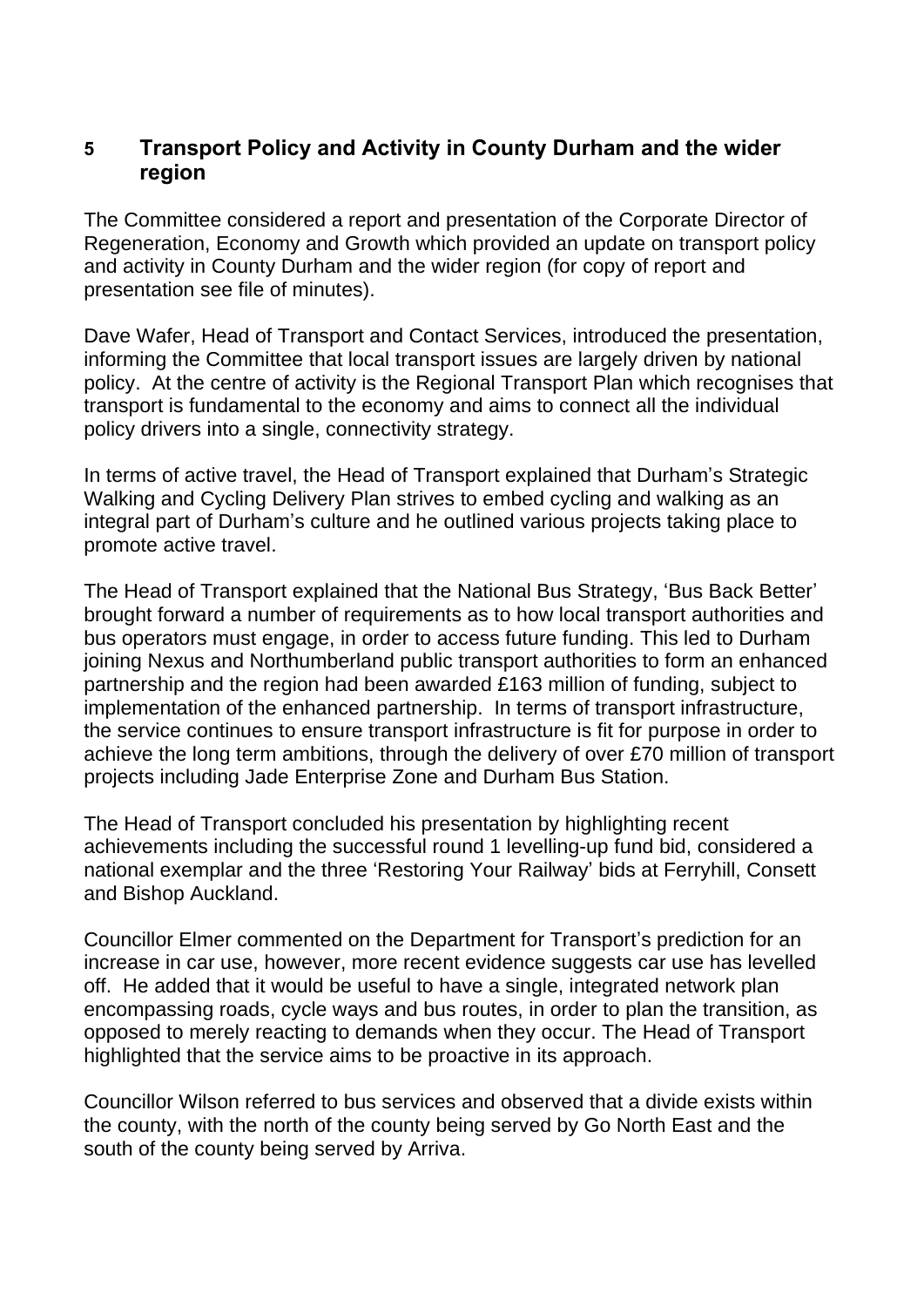He commented on the council's inward investment plans and asked if there was more work to be done to improve transport links and ensure employment sites are accessible via public transport. The Head of Transport agreed that more work is required to develop transport links to strategic employment sites and the enhanced partnership aims to improve engagement between bus companies. In addition, the Area Action Partnerships are represented on the county's Bus Board, to provide valuable feedback from service users.

Councillor Jackson referred to the ambition to increase the number of EV charging points across the county, expressing concern that this may not be sufficient to meet demand and he commented that this could be an opportunity to generate revenue for the council. The Head of Transport responded that there is an expectation that the commercial market will increase and he clarified that the additional EV charging points will be located in areas that currently lack facilities such as rural areas and areas with a high density of terraced housing. He added that the council expects to cover costs and make a small amount of revenue to maintain charging points.

In response to a question from Councillor Jackson as to whether consideration would be given in the future to the development of a single bus ticket to facilitate easier and more cost effective travel, the Head of Transport highlighted that the Bus Service Improvement Plan includes proposals for a single, price-capped ticket which could be used in multiple formats, county-wide.

Councillor Sterling asked that when large companies locate in County Durham, whether they are requested to provide assistance with funding for transport for employees. The Head of Transport confirmed that employers may be requested to contribute towards the provision of public transport for their employees for a specified period of time. Commenting in terms of tourism, Councillor Sterling suggested a tourist travel ticket could be introduced, to provide easy access to tourist attractions and accommodation. The Head of Transport agreed that the county has the potential to incentivise tourism, particularly in light of the City of Culture Bid.

Councillor Sterling referred to changes to working practices following the pandemic and spoke of those who may wish to work from home but are unable to do so as they lack the facilities and she asked if there were any plans to develop remote work-hubs within the county. The Head of Transport referred to the development of an overarching connectivity strategy which could have the capacity to establish facilities for remote-working, thereby relieving pressure on the transport network.

Councillor Adam commended the amount of work being done, however, he observed a focus on cars, roads and rail and he asked whether there should be a greater emphasis on active travel, to improve walking and cycling facilities and he asked if the service had sufficient resources available.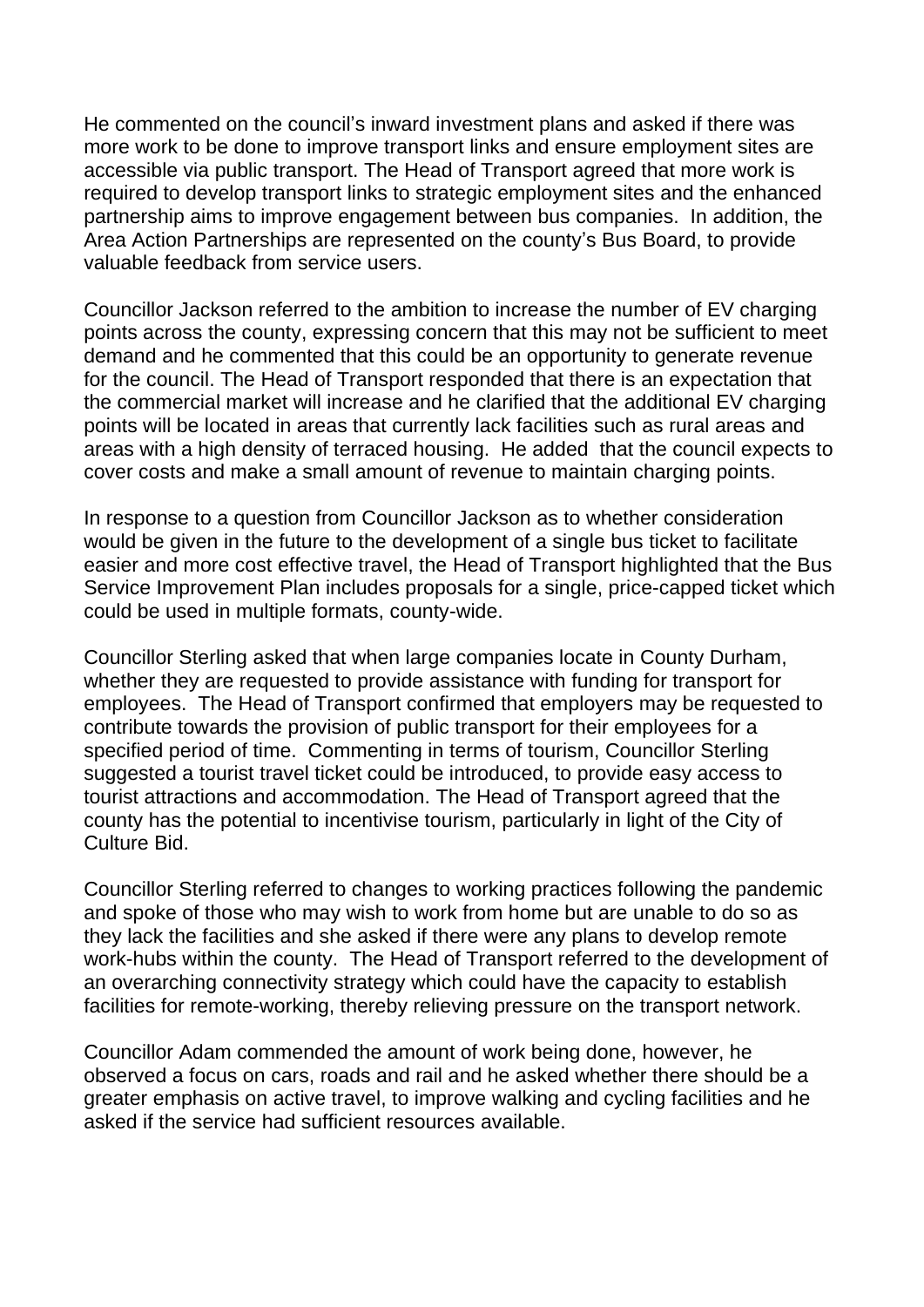The Head of Transport replied that additional resources are being allocated to specific projects including the Darlington and Stockton Railway project. In addition, walking and cycling initiatives were being included in levelling-up fund bids.

In response to a question from Councillor Earley on the availability of charging facilities for electric buses, the Head of Transport informed the Committee that further investment for electric buses is being promoted and in respect of charging facilities, tests have shown that charging overnight at depots is the most efficient method.

Rosemary Morris voiced her concern that the strategy for electric vehicles is unclear and a large amount of work will be required in advance of the government's ban on the sale of new petrol and diesel cars in 2030. She requested a detailed forward plan to provide assurance that the infrastructure will be in place to support the purchase and charging of electric vehicles in the future. The Head of Transport advised that the service would look into this and feedback to the committee.

Councillor Nicholls raised concerns regarding the irregular bus service delivered by Arriva and informed the Committee that a response to a message placed on social media by the local members for Deerness had resulted in an overwhelming response from members of the public in the area, voicing their concerns. These included employees whose jobs were being put at risk as they were regularly late for work due to buses being delayed or cancelled at short notice and parents whose children had been left waiting in the dark and cold weather. Councillor Nicholls also highlighted the age of the fleet, with many buses in a state of disrepair. Furthermore, when he had contacted the company as a local Councillor, to raise these concerns, the company had failed to respond. The Head of Transport acknowledged that public transport services had been adversely affected by the pandemic, suffering a decrease in passenger numbers and a high number of drivers had left the profession. He informed the Committee that lost mileage was being monitored and services were gradually returning to normal levels. Representatives from Arriva and Go North East bus companies attend the Bus Board meetings and feedback from the public is provided through representation via the Area Action Partnerships. The Head of Transport encouraged members to inform the Public Transport Team of their concerns.

Councillor Quinn referred to the increasing number of charging points being installed in the county and asked how many of these will be rapid-charging. The Head of Transport pointed out that plans are in place to increase the number of rapid charging points, however, they require electricity infrastructure which is not available in all areas at the present time.

Councillor Moist referred to future plans for the Park and Ride schemes and suggested that consideration could be given to increasing the number of terminuses and to developing facilities to link locations and operate a single-ticket system.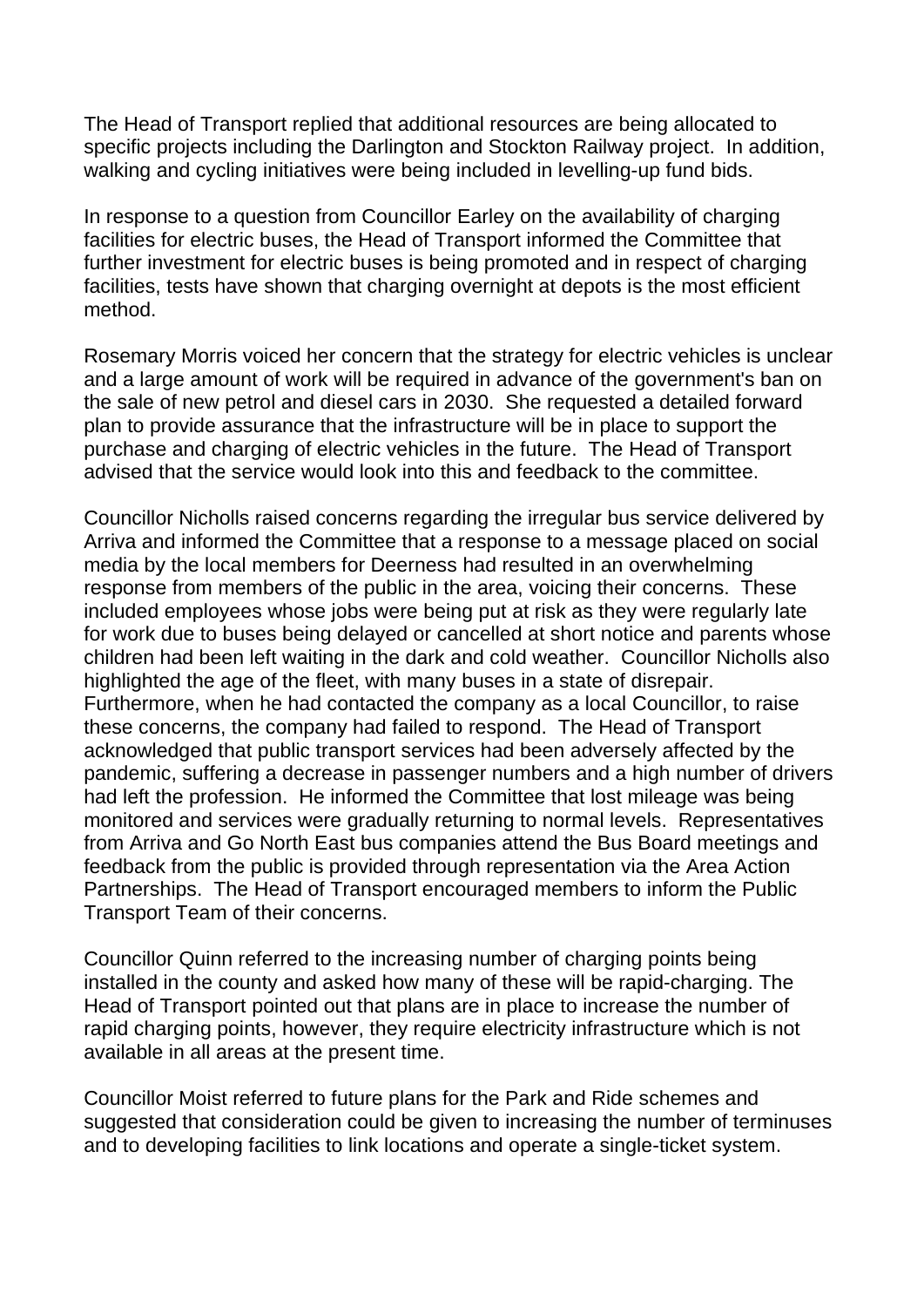He also asked whether plans were being considered to increase the capacity of the existing road structure, to accommodate bus lanes in the future. The Head of Transport highlighted the importance of analysing travel trends in order to target resources accordingly, adding that it is likely that the future will see the introduction of single ticketing and an increase in Park and Ride schemes.

Councillor Manchester asked whether the council could offer support to recruit more bus drivers to address the national shortage and the Head of Transport replied that bus companies were recently reporting an increase in recruitment, which will take time to come to fruition as recruits complete their training.

## **Resolved:**

That the report and presentation be noted.

# **6 Highways, Footways and Bridge Maintenance**

The Committee considered a report of the Corporate Director of Neighbourhoods and Climate Change which provided information on the highway asset management service delivery (for copy of report and presentation see file of minutes).

Paul Watson, Strategic Highways Manager delivered a presentation, highlighting that the highway network is the council's highest value asset. He explained that the Highways Act places a duty on the local Highways Authority to maintain the adopted highway and he referred the Committee to the Highway Maintenance Plan which sets out the council's service levels for inspection, condition and routine maintenance and the Transport Asset Management Plan which is the long term plan for managing the highway through programmed maintenance.

The Committee noted the council's Highway Safety Inspection Manual and details of the inspections undertaken to assess the safety of the network. The Committee also received information on defects which are allocated a repair category, with those requiring immediate repair being repaired within 2 hours.

The Strategic Highway Manager also provided information on asset inspections which are annually reported to the Department for Transport. In terms of performance, in 2016 Durham County Council was one of three authorities to achieve the maximum band 3 rating which resulted in £1.6 million of additional funding.

The Committee also heard that innovation work takes place, such as that done in partnership with Rainton Construction, to reduce carbon emissions and a GOVTECH artificial intelligence project with the potential to reduce the need to review 800 sites per year, saving staff time and fuel costs. The Strategic Highways Manager highlighted that strong policies for managing the highway asset provides the council with a robust defence against third party claims.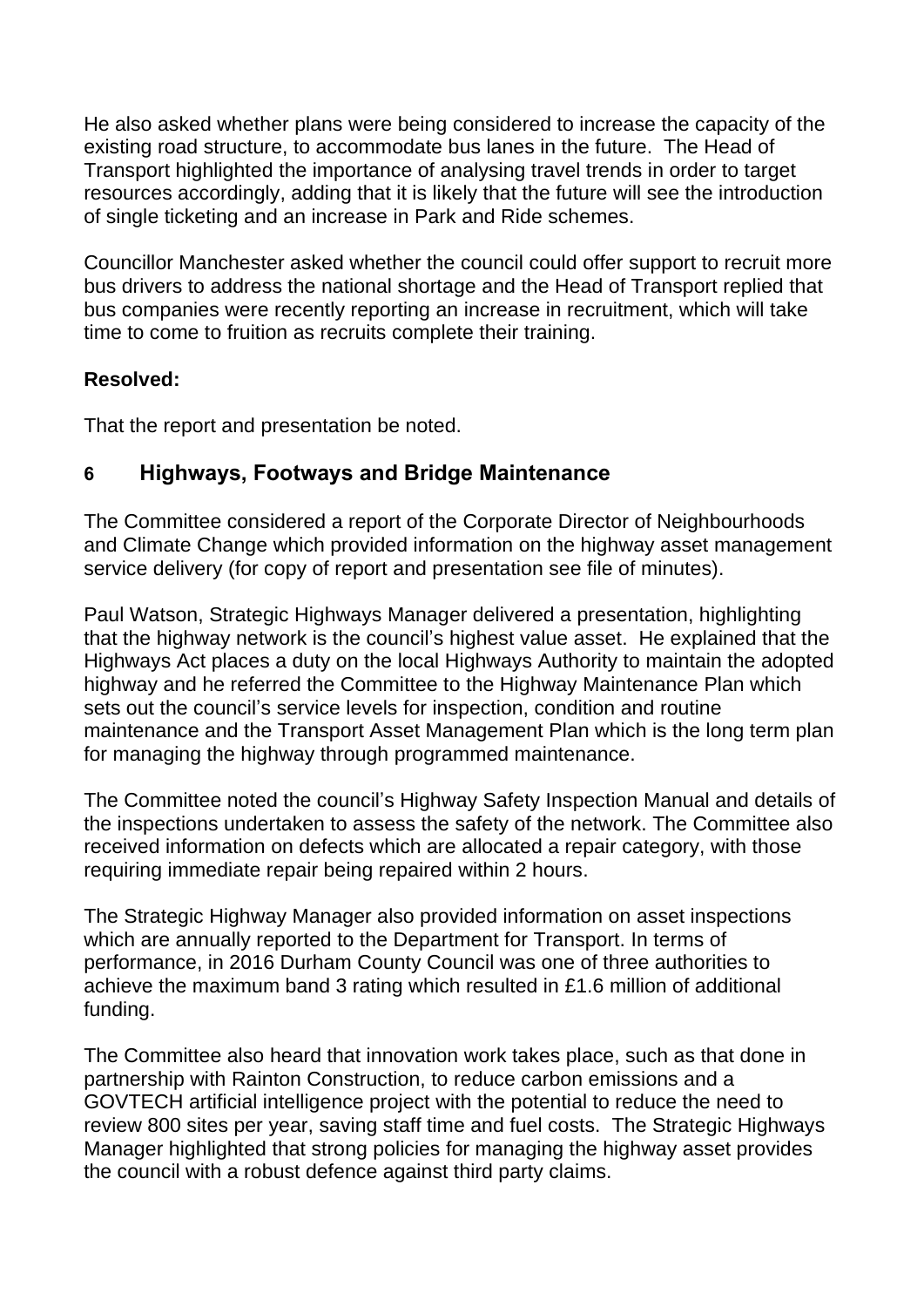Councillor Potts referred to safety issues caused by slippery footpaths, covered with algae and moss. The Strategic Highways Manager replied that rural link roads and urban connected footpaths have been identified for further investment over the coming year and the Clean and Green Team are investigating areas that require attention due to loss of access caused by overgrown vegetation, with defects to be repaired by a patching team.

Councillor Jackson spoke of a national chain which delivers goods to a building in his ward causing wear and tear to paving stones and he asked if the council has recourse against private companies causing damage to the surface of footways. The Strategic Highways Manager replied that the council has enforcement powers available in order to protect the digital and fibre optic technology located below the footpath. The Strategic Highways Manager said he would be happy to speak to Councillor Jackson to discuss the matter further.

Councillor Adam congratulated the team on the hard work and expressed the view that footpaths are a concern and he asked if there was a strategy in place to achieve the 5% target. The Strategic Highways Manager acknowledged there is work to be done to achieve the target however the service continues to drive the work forward through an annual programme of approximately 100 major footpath schemes with additional investment in areas of most need.

In response to an issue raised by Councillor Hutchinson regarding potholes in the Kelloe ward, the Strategic Highways Manager said he would be happy to speak to Councillor Hutchinson to investigate the issue.

Councillor Elmer referred to the ecological emergency and the competing demands of protecting species and wildlife habitats and improvements to the transport network and he asked what processes the Highways Service has in place to support wildlife habitats. The Strategic Highways Manager replied that the service is mindful of disruption to natural habitats and he added that measures are in place, for example, enforcement action to prevent verge parking. The service also works with experts to assess ecological impacts.

Councillor Earley referred to the number of potholes and asked if advances in technology were likely to improve processes and increase the longevity of repairs. Paul Anderson, Highways Maintenance Manager, referred to the inspection regime to determine timescales for repairs to be completed. He added that a three year investment programme will assist to maintain standards.

#### **Resolved:**

That the report be noted.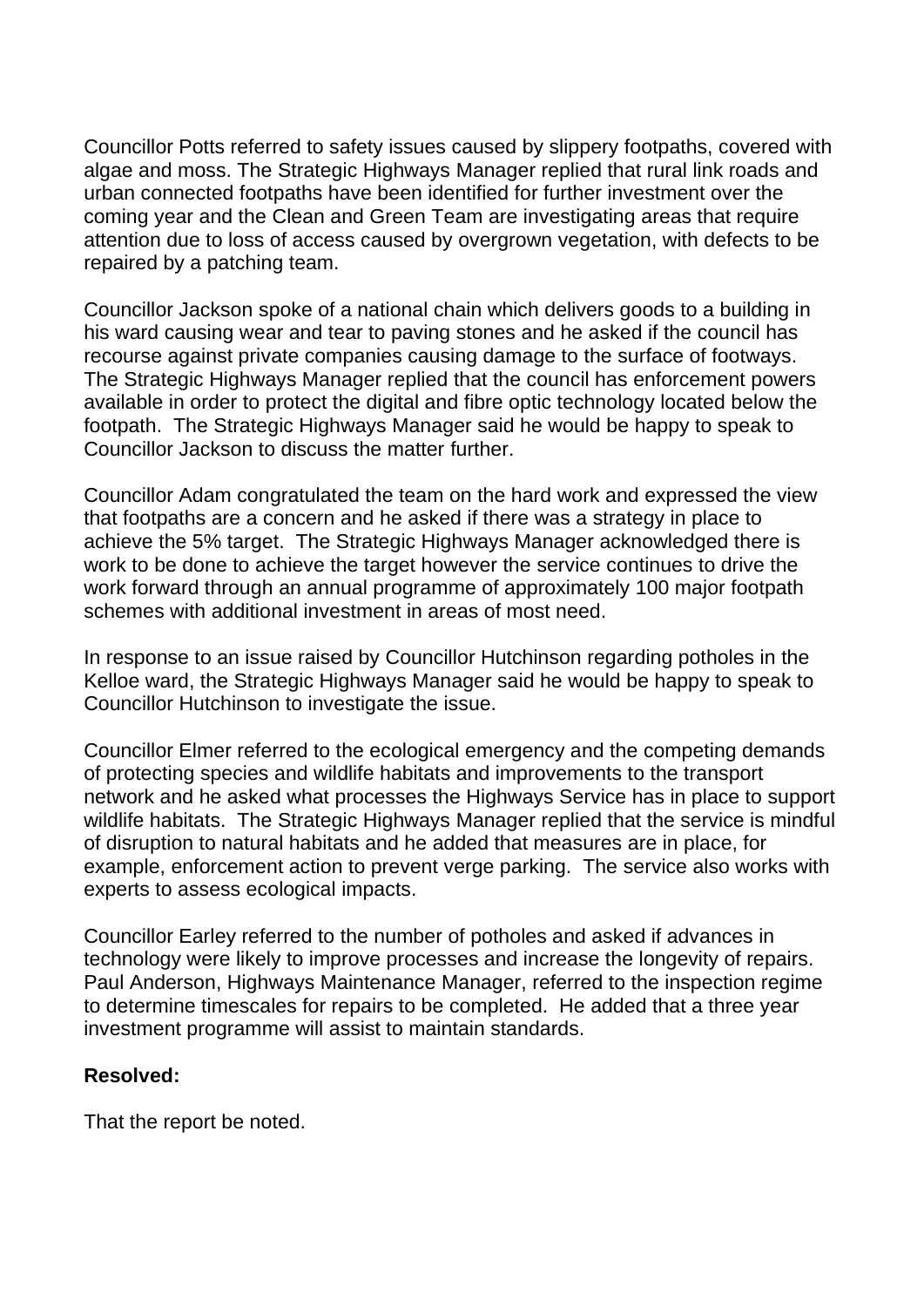# **7 Street Lighting Energy Reduction Project II Update (SLERP)**

The Committee considered a report and presentation of the Corporate Director of Neighbourhoods and Climate Change, delivered by Paul Watson, Strategic Highways Manager which provided a review of the Street Lighting Energy Reduction Project II (2021/2022) (for copy of report and presentation see file of minutes).

The Strategic Highways Manager stated the year 2 mid-project review, reported the project is progressing well despite delays due to COVID-19 and supply issues in respect of component parts. Providing background, the Strategic Highways Manager explained that the Street Lighting Policy implemented the removal of street lights where safe to do so and the dimming of street lights by 25% between 10 pm and 12 midnight and by 50% between 12 midnight and 5 am. Independent road safety auditors were commissioned to undertake risk assessments and they consulted with local members and Town and Parish Councils to ensure risk assessments reflected all factors. Phase 1 was completed in March 2019, financial performance exceeded expectations and significant energy savings were achieved.

A report to Cabinet in December 2019 recommended the commencement of the Street Lighting Energy Reduction Project II. However, year 2 faced problems caused by the COVID-19 pandemic and the lack of semi-conductors which resulted in a slight dip in performance. Members heard that, in total, the project aims to save 2.5 million kilowatt hours and to illustrate the scale of the project, the Strategic Highways Manager explained that 1 kilowatt hour equates to the toasting of 160 slices of bread. The Strategic Highways Manager also informed the Committee that a pilot scheme is underway to consider the impacts on ecology, recognising that actions taken should not have a detrimental impact on the environment and ecology.

Councillor Nicholls welcomed the ecology considerations and referring to the replacement of street lights in his ward, he raised an issue regarding a disused street lighting column which had been left in situ and a new column installed, causing obstruction. The Strategic Highways Manager expressed concern, however, he recognised that delays removing columns occur on occasions and he undertook to discuss the matter with operational teams.

Councillor Quinn asked whether the council had explored the use of solar panels on street lights. Darren Hubbard, Street Lighting Manager, explained that the lack of solar power is problematic however advances in technology have enabled the council to trial solar lighting in the West Rainton area and feedback on this project would be shared with the Committee in due course.

Councillor Adam was pleased to see the success in respect of carbon reduction and energy savings and he referred to the rapidly increasing energy costs and asked if this was likely to have an impact on the outcomes of the project.